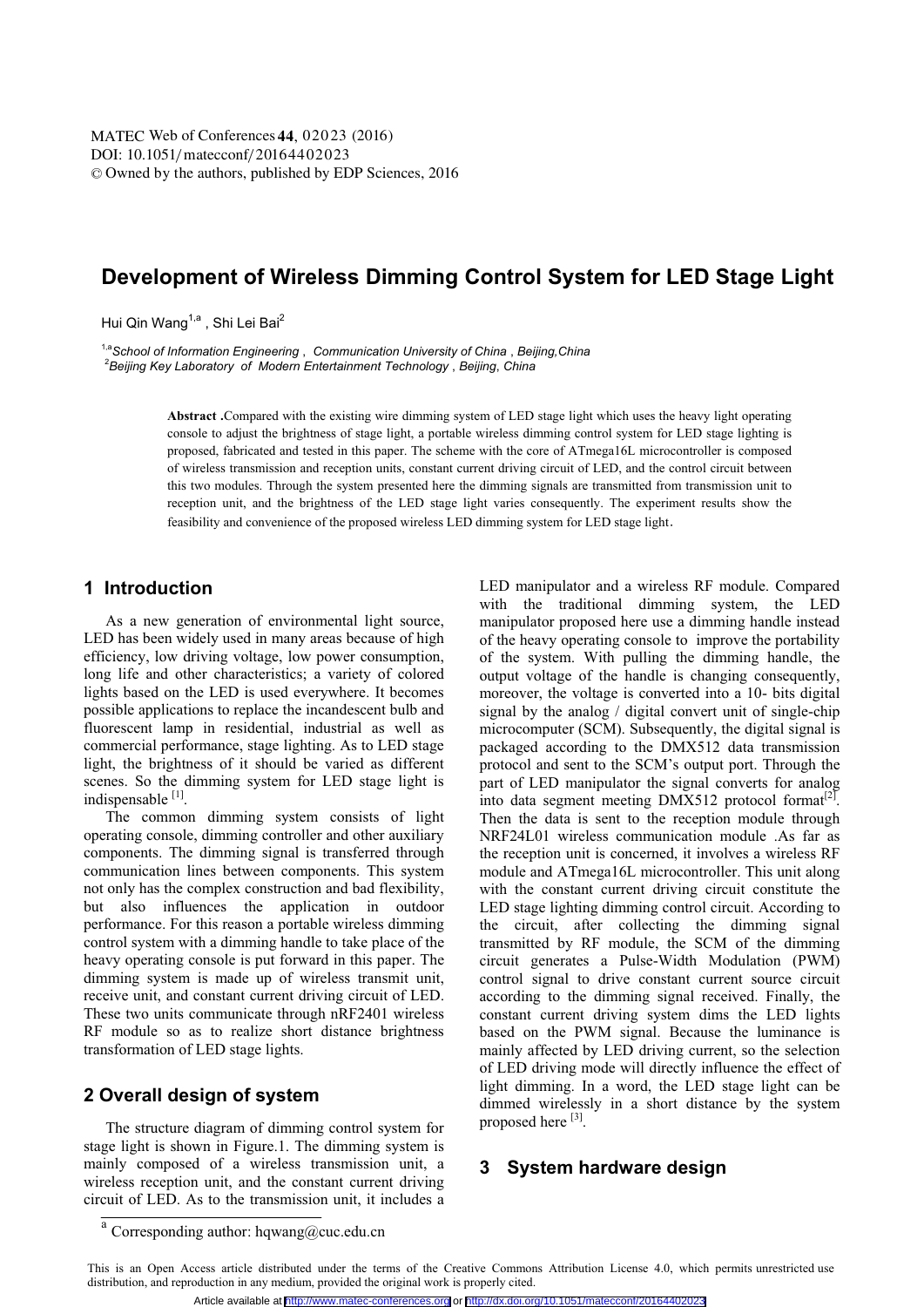#### **3.1 Wireless transmission unit**



**Figure 1.** Diagram of wireless dimming control system

Wireless transmission unit is made up of dimming handle, ATmega16 SCM, nRF2401 wireless RF module. The SCM processes the dimming signal generated by the dimming handle and then sends the signal to the receiving part through nRF2401 wireless RF module.

#### *3.1.1 Dimming handle*

 The dimming handle is essentially a continuously variable potentiometer, which is used to adjust the dimming signal so as to change the brightness of the LED stage light. With turning the knob of this element, its output voltage alters simultaneously, it subsequently is sent to the port PA0 of the SCM.

#### *3.1.2 Micro control unit (MCU)*

 MCU should convert the signal gathered through PA0 into a 10- bits digital signal ,and packaged it according to the DMX512 data transmission protocol, i.e. data segment meeting DMX512 protocol format. Additional, the transmission unit employs nRF2401 for wireless communications, MCU should also has a SPI interface. Integrating above needs as well as the demands of low cost and low power, ATmega16L is selected as the MCU. ATmega16L made by ATMEL is a high performance, low power consumption of 8 bit CMOS microprocessor. it is also provided with rich resources on chip: 16K bytes of programmable Flash in system, 32 general I/O lines, three PWM output interfaces, programmable serial USART, 8 10-bit ADC, a SPI serial port.

#### *3.1.3 nRF2401 wireless RF module*

 nRF2401 is an industrial-level wireless transceiver with built-in hardware link layer protocol $[4]$ . The device works within 2.4 GHz ISM band, internally installed frequency synthesizer, power amplifier, crystal oscillator, and modulator, also fused with enhanced ShockBurst technology, its output power and communication channels could be configured by the program. Additional, it possesses two data transmission mode and the built-in SPI interface; so, MCU could control it through the SPI interface. The nRF2401 module used in transmission unit is controlled through port PB.

#### **3.2 Wireless reception unit**

Wireless reception unit is composed of nRF2401 wireless RF module, ATmega16 SCM. The DMX512 data received by nRF2401from transmitting module is processed by the microcontroller to produce PWM signal; PWM signal is output through port PD4 to control the driving circuit so as to realize the effect of brightness changing.

#### **3.3 Constant current driving circuit of LED**

According to the electrical characteristic of highpower LED array, there are two major driving methods, constant voltage driving method and constant current driving method. Most of the high power LED drivers nowadays, adopt constant current driving mode. As to choice of the high power LED stage light designed here, we use the constant current drive method. Fig.2. shows the proposed constant current driving circuit.



Figure 2. The constant current driving circuit on chip MAX16819

The high-power LED stage light constant current drive circuit designed here is basically constructed by one current detection resistor  $R_1$ , one inductor  $L_1$ , two capacitors  $C_1$  and  $C_4$ , one MOSFET, one freewheeling diode  $D_1$  which can provides a continuing loop for the current flowing through the inductor  $L_1$  during the MOSFET closes, and step-down constant-current highbrightness LED (HB LED) driver --MAX16819. The chip is a buck converter. It operates from a 4.5V to 28V input voltage range and features a 5V/10mA on-board regulator. The output current is regulated by high side current sensing resistor  $R_1$ , adjustable pulse brightness achieve wide range. The hysteretic on-time controller and an external resistor allow the converter output voltage to adjust as needed to deliver a constant current to a seriesparallel connected LED arrays. This chip used here to provide an adjustable constant forward current four strings of four series connected 5W  $LEDs^{[5]}$ .

The PWM signal output through the PD4 port of the SCM is sent into DIM. A logic level below 0.6V at DIM forces DRV output low, turning off the external MOSFET. When the logic level at DIM is more than 2.8V, the MOSFET turns on. With the MOSFET being on, the freewheeling diode--  $D_1$  cuts off, VDD began to power supply the inductor  $L_1$ , the high current ripples to the peak value linearly in the loop of VDD- $R_1$ -LEDs- $L_1$ -MOSFET-GND.When the MOSFET is off, D1 turns on, providing a continuous path for the inductor current, then the high current circulates through  $R_1$ -LEDs-  $L_1$ -  $D_1$ . Its value ripples down for the peak value. The dedicated PWM input DIM enables a wide range of pulsed dimming which is available for the need of the brightness variety for high-power LED stage light.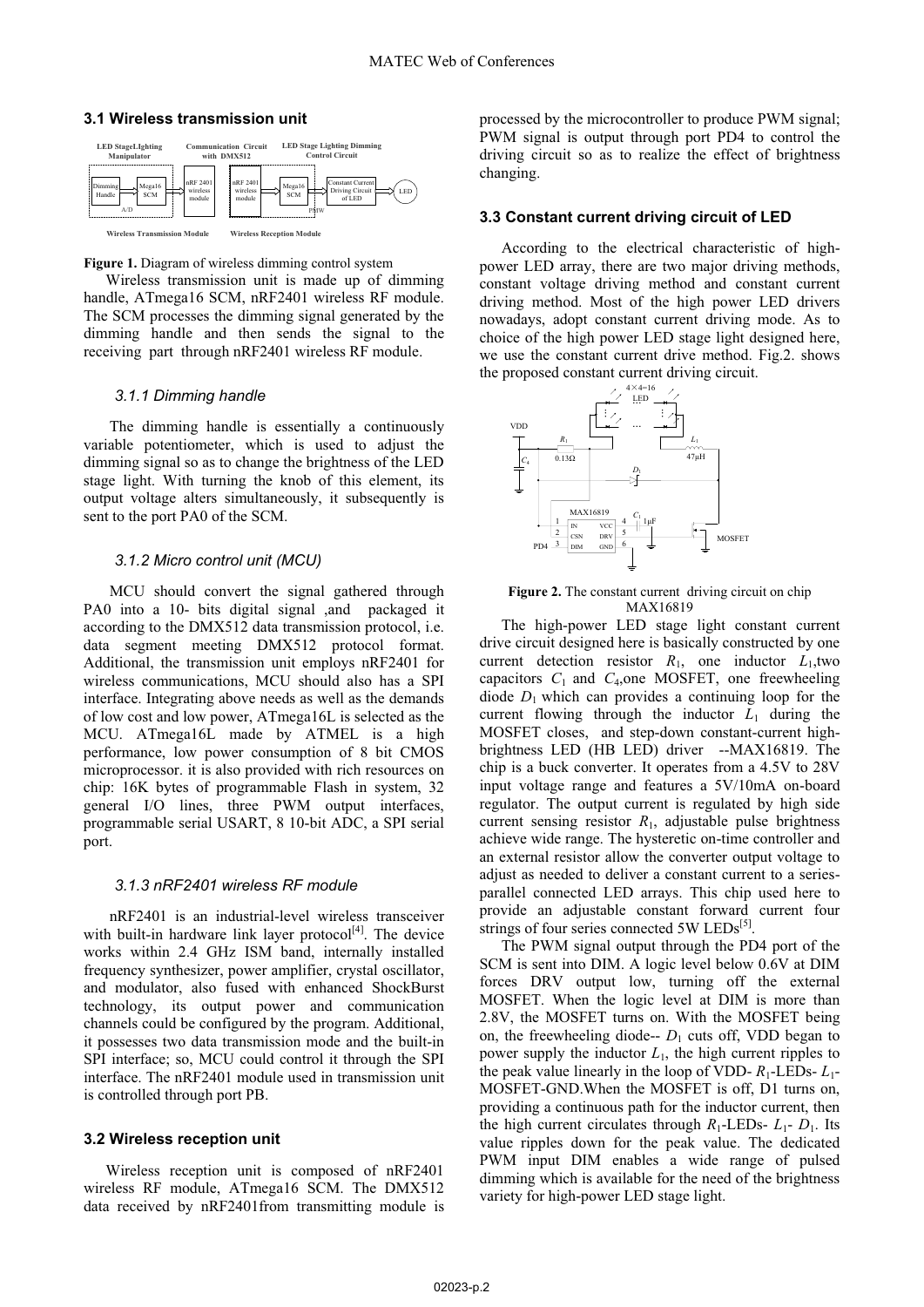### **4 System software design**

Software design of the system includes the program design of wireless transmission unit and program design of wireless reception unit, and DMX512 data package .The design of transmission unit program includes the dimming signal processing and nRF24L01 wireless communication program, the design of reception unit program mainly involves the data receiving, data processing and the output of PWM signal.

#### **4.1 Program design of transmission unit**

After the transmitting unit starts, firstly it will complete initialization of the system, including the I/O port initialization and nRF2401 initialization. Then the analog diming voltage is acquired and processed to the data segment meeting DMX512 protocol format. This data segment is transmitted though to reception unit. If the reception unit doesn't receive the data in a certain while, the segment will be sent repeatedly until receive the reply of receiver. Its flow chart is shown in Figure.3.



**Figure 3.** The program flow chart of wireless transmission unit

### **4.2 Program design of reception unit**

After the Reception unit starts, firstly it will complete initialization of the system too. The main function need the reception unit to realize is to use PWM technology to control the brightness of LED stage light after the data information received from the transmitting unit is processed , its flow chart is shown in Figure 4.

#### **4.3 DMX-512 protocol**

DMX512 Protocol specified by the Technology Association of America Theater in 1987, it is an entertainment industry standard based on RS485, which

is mainly used to control stage lighting. It covers electrical characteristics (based on EIA/TIA–485 standard), data format, data protocol, and connector type. Meanwhile, it is an Asynchronous Serial Digital Data Transmission Standard for controlling lighting equipments and accessories [6].



**Figure 4.** The program flow chart of wireless reception unit

DMX512 controller transmits data package to dim the stage lighting. The data transmitted shall be in asynchronous serial format and must meet the format and the timing of DMX512 protocol. That is fixed at one start bit, eight data bits, two stop bits and no parity. Prior to the first level transmitted, a RESET signal shall be transmitted followed by a NULL START code. Valid dimmer levels shall be to 255 decimal (00 to FF hexadecimal) representing dimmer control input levels of OFF to FULL in a linear relationship. Fig.5 shows the timing diagram of the data package in detail  $[7]$ .

|                                                            | N |                                                 |           |  |                                                                                                                                                                                                                                                                                                                                                                                                                                                      |                              |
|------------------------------------------------------------|---|-------------------------------------------------|-----------|--|------------------------------------------------------------------------------------------------------------------------------------------------------------------------------------------------------------------------------------------------------------------------------------------------------------------------------------------------------------------------------------------------------------------------------------------------------|------------------------------|
| $\leftarrow 8 \rightarrow$<br>$\leftarrow$ ) $\rightarrow$ |   | 111111111<br>111111111<br>111111111<br>11111111 | ازرآ آلتت |  | וזרר<br>$\begin{array}{c c c c c c} \hline \textbf{1} & \textbf{1} & \textbf{1} & \textbf{1} & \textbf{1} & \textbf{1} & \textbf{1} & \textbf{1} & \textbf{1} & \textbf{1} & \textbf{1} & \textbf{1} & \textbf{1} & \textbf{1} & \textbf{1} & \textbf{1} & \textbf{1} & \textbf{1} & \textbf{1} & \textbf{1} & \textbf{1} & \textbf{1} & \textbf{1} & \textbf{1} & \textbf{1} & \textbf{1} & \textbf{1} & \textbf{1} & \textbf{$<br>111111<br>111111 | $\leftarrow$ 8 $\rightarrow$ |
|                                                            |   |                                                 |           |  |                                                                                                                                                                                                                                                                                                                                                                                                                                                      |                              |

**Figure 5.** Timing diagram of the data package

### **5 Experiment and results**

After the wireless dimming control system is set up, it could be debugged and the operating results also could be observed, the actual operating results are shown in Fig.6. When the dimming handle slide from turn off to fully open, the dimming signal of Transmission unit alters from 00(H) to FF (H),and the signal of reception unit changes equally.

Output the dimming signal to the constant current driving circuit, the brightness of the LED stage light will vary with the signal. Fig .7 illustrates the dimming effect of the dimming control system for LED stage light.